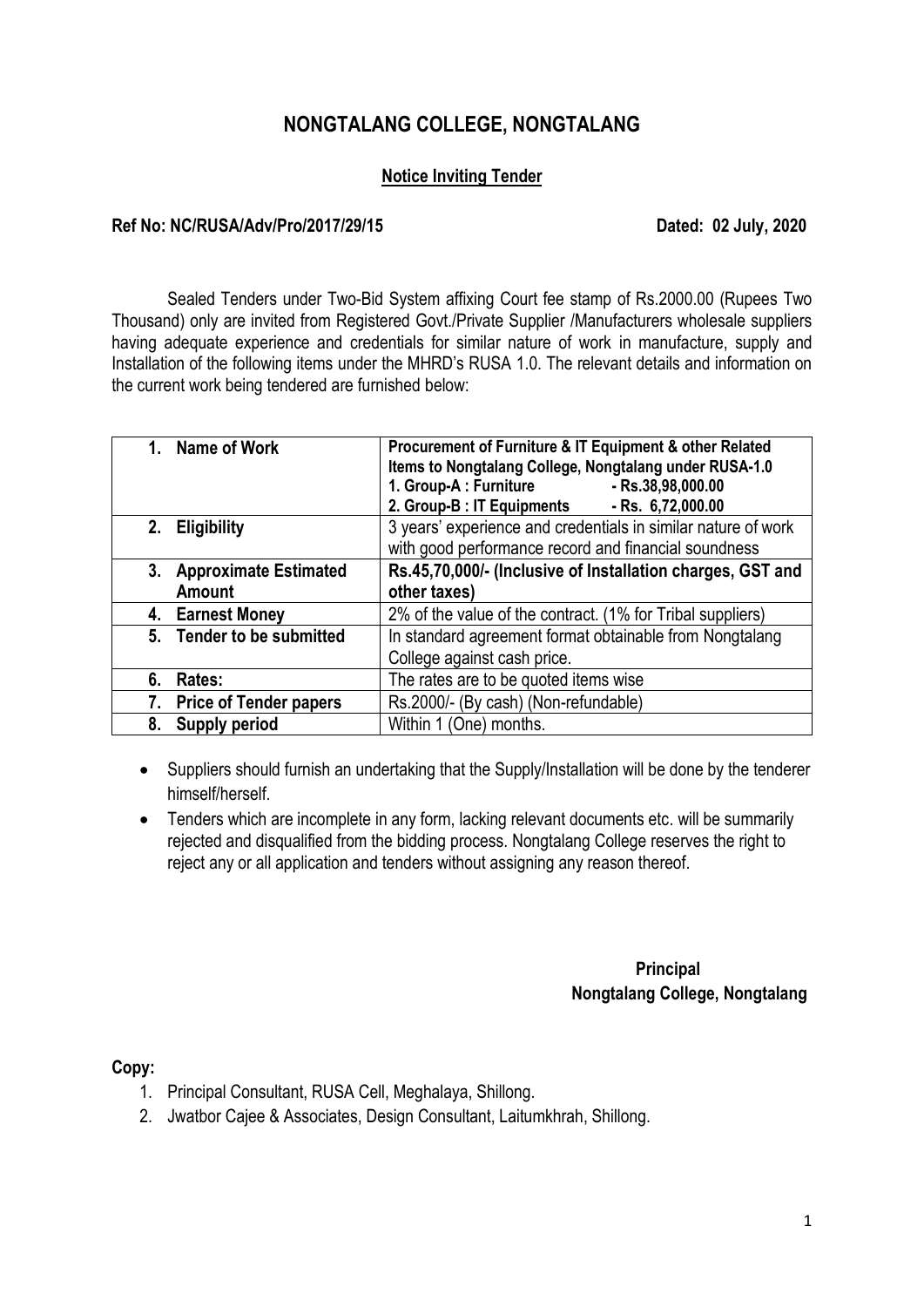# **DETAILED NOTICE INVITING TENDER**

|                |                 | <b>RUSA-1.0</b>                                                        | NAME OF WORK: Furniture & IT Equipment to Nongtalang College, Nongtalang under     |
|----------------|-----------------|------------------------------------------------------------------------|------------------------------------------------------------------------------------|
|                |                 | 1. Group-A : Furniture<br>2. Group-B : IT Equipments - Rs. 6,72,000.00 | $-Rs.38,98,000.00$                                                                 |
|                | Thousand) only. |                                                                        | 1. APPROXIMATE TENDER VALUE: Rs. 45,70,000/- (Rupees Forty-Five Lakhs Seventy      |
| 2.             |                 |                                                                        | DATE OF SELLING OF TENDER PAPERS: 06.07.2020 up to 13.07.2020 during office hours. |
| 3.             |                 | Last date of submission of Tender: 14.07.2020 at 11.00 AM              |                                                                                    |
| 4.             |                 | Date of opening: 14.07.2020 at 12.00 Noon                              |                                                                                    |
| 5.             |                 |                                                                        |                                                                                    |
|                |                 |                                                                        |                                                                                    |
| 6.             |                 |                                                                        |                                                                                    |
| 7 <sub>1</sub> |                 |                                                                        |                                                                                    |
| 8.             |                 |                                                                        |                                                                                    |
|                |                 |                                                                        |                                                                                    |
|                |                 |                                                                        |                                                                                    |
|                |                 |                                                                        | <b>SIGNATURE OF TENDERER</b>                                                       |
|                |                 |                                                                        |                                                                                    |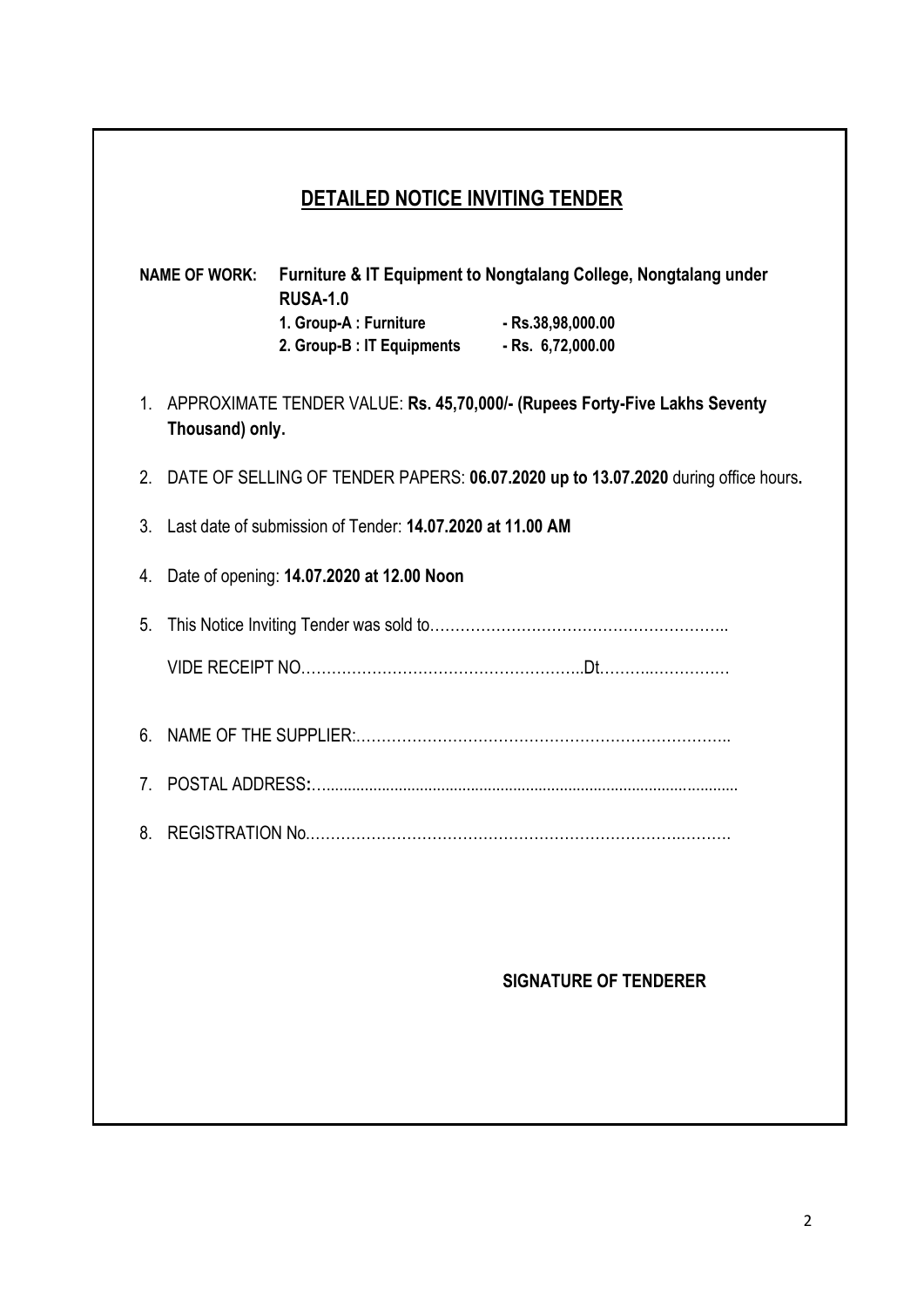### **Scope of Work: Procurement of Furniture & IT Equipment to Nongtalang College, Nongtalang under RUSA-1.0 1. Group-A : Furniture 2. Group-B : IT Equipment**

### **SPECIFICATION:**

## **GROUP – A: FURNITURE ITEMS**

| SI.No          | <b>ITEM</b>                                                      | <b>SPECIFICATIONS / SIZES</b> | <b>QUANTITY</b> |
|----------------|------------------------------------------------------------------|-------------------------------|-----------------|
| A              | <b>LIBRARY, OFFICE, OFFICE ROOM</b><br><b>AND LIBRARIAN ROOM</b> |                               |                 |
| $\mathbf{1}$   | Racks (steel)                                                    | (200x120x40) cm               | 30              |
| $\overline{2}$ | Student's study Table (Bhutan<br>Board)                          | $(180x90)$ cm                 | 6               |
| 3              | Student's Chair (Reputed Brand)                                  | Standard size                 | 48              |
| 4              | Aluminium partition with door                                    | 670x300 cm                    | 1               |
| 5              | Enquiry & control Counter                                        | (470x80x60) cm                | $\mathbf{1}$    |
| 6              | Periodicals                                                      | (200x120x50) cm               | 27              |
| $\overline{7}$ | <b>Bag Deposit Counter</b>                                       | $(210x90x60)$ cm              | $\overline{2}$  |
| 8              | Chair for Librarian (Reputed Brand)                              | Standard size                 | $\overline{2}$  |
| $9\,$          | Table for Librarian (Reputed Brand)                              | (150x90x75) cm                | 1               |
| 10             | Almirah                                                          | $(200x90x50)$ cm              | 13              |
| 11             | Visitor's Chair (Reputed Brand)                                  | Standard size                 | 8               |
| 12             | Officer's Chair                                                  | Standard size                 | 1               |
| 13             | Chairs for Office Room (Reputed<br>Brand)                        | Standard size                 | 5               |
| 14             | Table for Office                                                 | 380x75x50) cm                 | 1               |
|                |                                                                  |                               |                 |
| B              | <b>CLASSROOMS AT GROUND FLOOR</b>                                |                               |                 |
| $\mathbf{1}$   | Bench                                                            | $(210x30)$ cm                 | 42              |
| $\overline{2}$ | <b>Desk</b>                                                      | $(210x45)$ cm                 | 42              |
| 3              | Teacher's table                                                  | $(90x60)$ cm                  | 5               |
| $\overline{4}$ | Teacher's Chair                                                  | Standard size                 | 5               |
| 5              | Platform                                                         | (360x180) cm                  | 5               |
| 6              | <b>White Board</b>                                               | $(200x100)$ cm                | 5               |
|                |                                                                  |                               |                 |
| C              | <b>CLASSROOMS AT FIRST FLOOR</b>                                 |                               |                 |
| 1              | Bench                                                            | $(210x30)$ cm                 | 40              |
| $\overline{2}$ | <b>Desk</b>                                                      | $(210x45)$ cm                 | 40              |
| 3              | Teacher's table                                                  | $(90x60)$ cm                  | 5               |
| $\overline{4}$ | Teacher's Chair                                                  | Standard size                 | 5               |
| 5              | Platform                                                         | (360x180) cm                  | 5               |
| 6              | <b>White Board</b>                                               | (200x100) cm                  | 5               |
|                |                                                                  |                               |                 |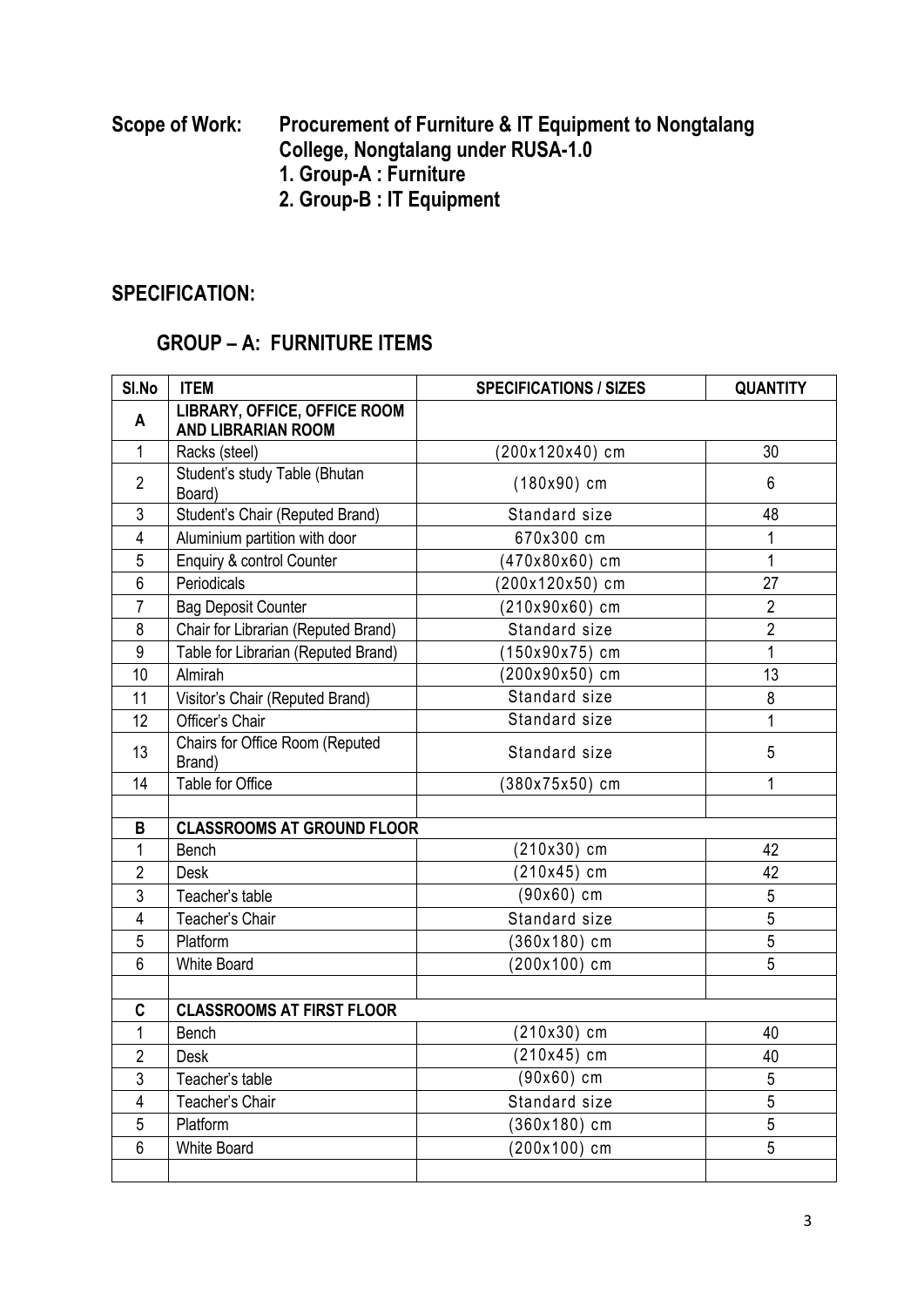| D              | <b>PRINCIPAL'S ROOM</b>            |                    |                |
|----------------|------------------------------------|--------------------|----------------|
|                | Principal's table with Pedestal &  | Standard size      |                |
|                | Computer table                     |                    |                |
|                | (Reputed Brand)                    |                    |                |
| $\overline{2}$ | Principal's Chair (Reputed Brand)  | Standard size      | 1              |
| 3              | Visitor's Chair (Reputed Brand)    | Standard size      | 3              |
| $\overline{4}$ | Sofa set (Reputed Brand)           | L-shape (5-seater) | 2 sets         |
| 5              | Centre table (Reputed Brand)       | Standard size      |                |
| 6              | Showcase (Reputed Brand)           | (300x330) cm       | $\overline{2}$ |
| $\overline{7}$ | Showcase (Reputed Brand)           | (180x330) cm       | $\overline{2}$ |
| 8              | Carpeting (Reputed Brand)          | (670x580) cm       |                |
|                |                                    |                    |                |
| E              | <b>COMPUTER'S ROOM</b>             |                    |                |
|                | Computer's Chair (Reputed Brand)   | Standard size      | 10             |
| $\overline{2}$ | Computer's table (Bhutan Board)    | (90 x 75 x 60) cm  | 15             |
|                |                                    |                    |                |
| F              | <b>VICE-PRINCIPAL'S ROOM, IQAC</b> |                    |                |
|                | <b>ROOM AND RUSA ROOM</b>          |                    |                |
|                | Table (Reputed Brand)              | (90 x 60) cm       | 3              |
| $\overline{2}$ | Chairs (Reputed Brand)             | Standard size      | 3              |
| 3              | Almirah (Reputed Brand)            | 200x90x50) cm      | 3              |
| 4              | Visitors chairs (Reputed Brand)    | Standard size      | 12             |
|                |                                    |                    |                |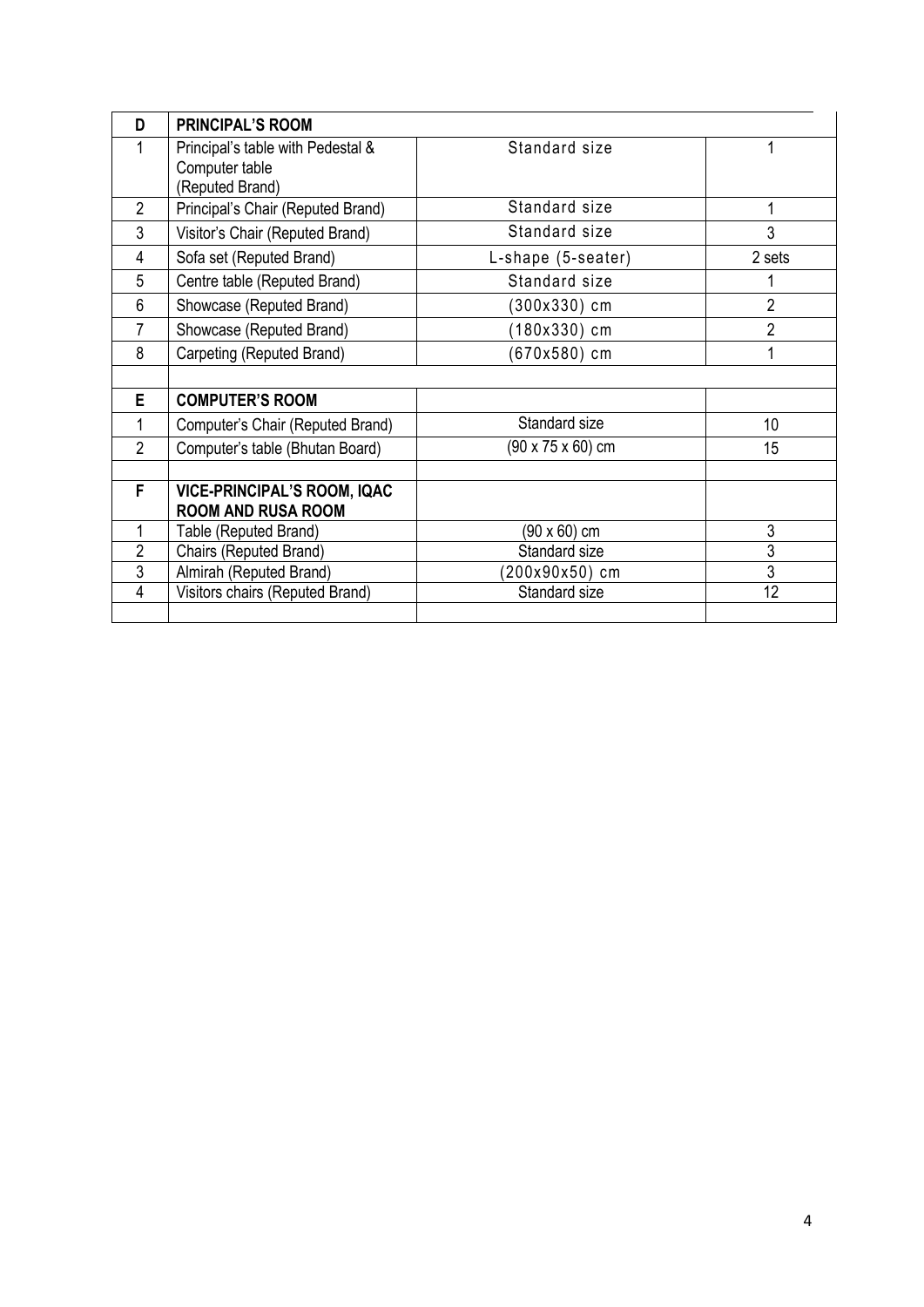## **SPECIFICATION:**

# **GROUP – B : IT EQUIPMENT**

| SI.No | <b>ITEMS</b>             | <b>SPECIFICATIONS</b>                                                                                                                                                                                                                                                                                                                                                                                                                                                                                                                               | <b>QUANTITY</b> |
|-------|--------------------------|-----------------------------------------------------------------------------------------------------------------------------------------------------------------------------------------------------------------------------------------------------------------------------------------------------------------------------------------------------------------------------------------------------------------------------------------------------------------------------------------------------------------------------------------------------|-----------------|
|       | <b>COMPUTER SERVER -</b> | Specification:<br>Intel Xeon Silver 4210:2.2G, 10C/20T, 9.6GT/s.<br>13.75M Cache, Turbo, HT (85W)<br>16 DIMMS 2 x 16GB RDIMM Up to 8,3.5"<br>Hot Plug Hard Drives, Tower Configuration 1 x<br>1.2 TB 10K RPM SAS 12 Gbps 512n 2.5 "Hot-Plug<br>Hard Drive, 3.5" HYB CARR PERC H730P RAID<br>Controller, 2GB NV Cache DVD+/-RW Dual, Hot-<br>Plug, RPS, 495W iDRAC9,<br>Enterprise 3YR ProSupport 4HR Mission Critical<br>Operating system (OS): Linux Ubuntu 18.04 or 20.04<br>/ LTS (Long Term Support) +<br>22" DELL Monitor + Keyboard and Mouse |                 |
| 2     | <b>INVERTER</b>          | 10 KVA Heavy Duty Inverter/UPS<br>(Model: CRUZE 10 KVA Wattage: 8000 WATTS)<br>Can be used with Solar panel                                                                                                                                                                                                                                                                                                                                                                                                                                         |                 |
| 3     | <b>XEROX MACHINE</b>     | Multifunction Xerox machine - Digital Photo Copier -<br>COPY/PRINT/SCAN Colour/Black & white, Network<br>with WIFI Connectivity with Trolley and 2KV Stabilizer                                                                                                                                                                                                                                                                                                                                                                                     |                 |

### *(TO BE SUBMITTED ALONG WITH PRICE BID)*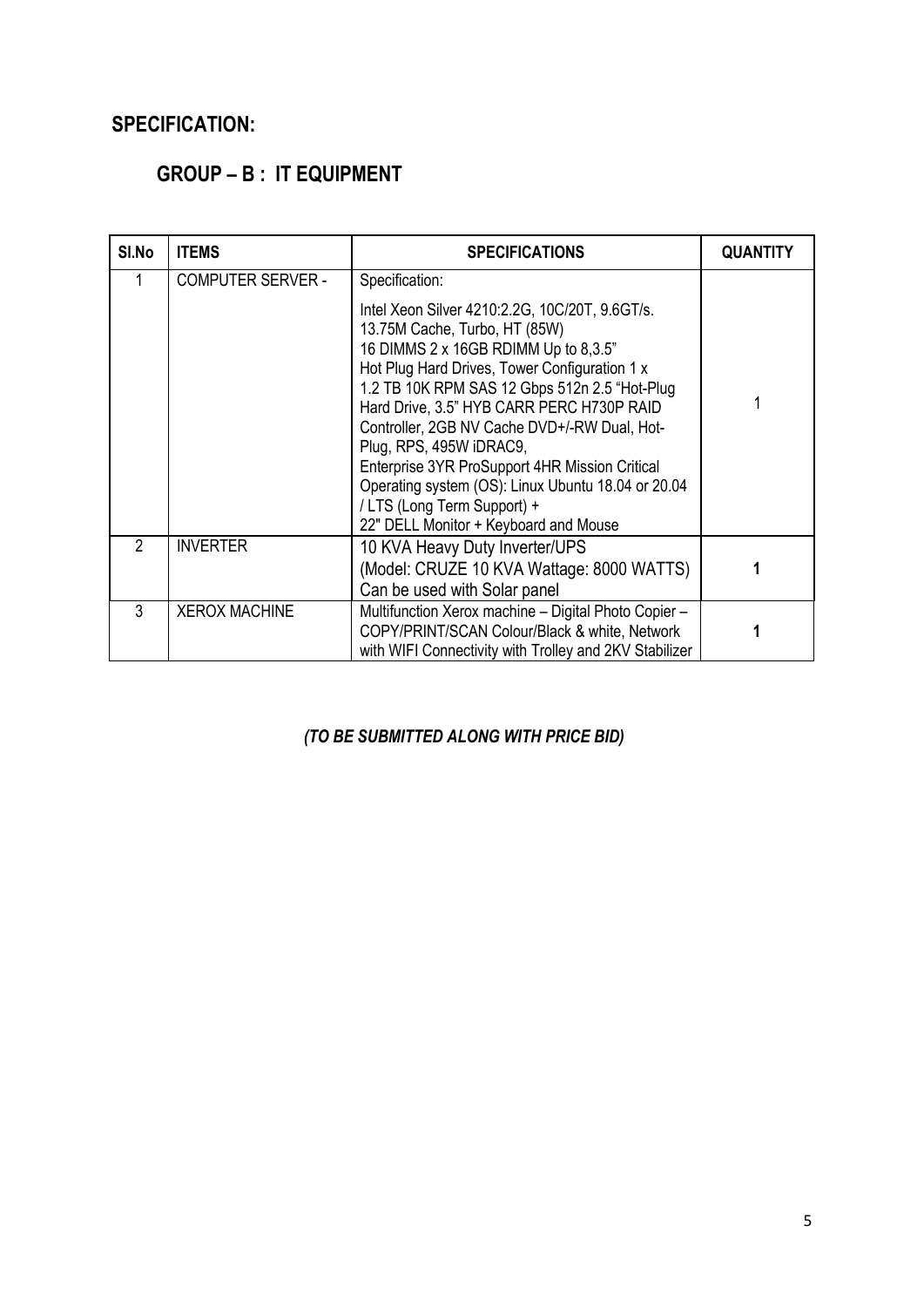# **PRICE SCHEDULE FOR THE QUOTED FURNITURE AND IT EQUIPMENT**

| SI.<br>No | <b>Items</b>                  | <b>Price</b>                 | <b>Total</b><br>nos. | <b>Total cost</b> |
|-----------|-------------------------------|------------------------------|----------------------|-------------------|
| 1.        | Group - A: Furniture Items    |                              |                      |                   |
| 2.        | Group - B: IT Equipment Items |                              |                      |                   |
|           |                               | <b>Total Estimated Cost:</b> |                      | Rs.               |
| (Rupees   |                               |                              |                      |                   |
|           |                               |                              |                      |                   |

 **Principal Nongtalang College, Nongtalang**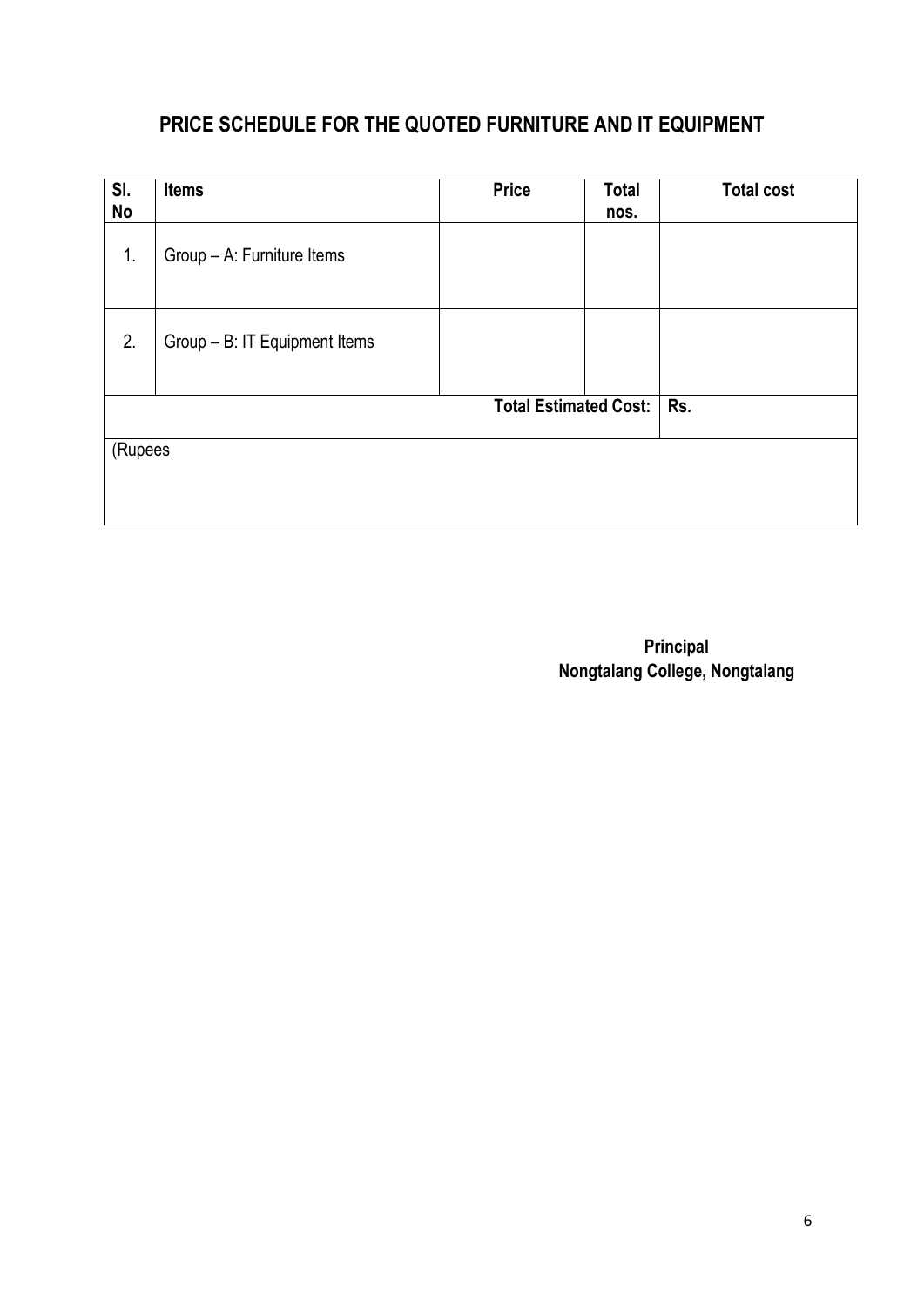### **ELIGIBILITY CRITERIA:**

- i. The bidder must be a manufacturer or authorized dealer or authorized representative of the manufacturers of quoted Furniture/Equipment for last Three years or sole authorized partner of companies engaged in manufacturing of quoted items for the last three years.
- ii. Bidder should be an ISO 9001:2008 or higher certified Company. The bidder should enclose a copy of quality certificate from a recognized institution for their quoted Items manufacturing facilities anywhere located in INDIA or abroad. This certification should be from any globally recognized institution.
- iii. Firm/bidders blacklisted at any stage by any institution under RUSA Scheme or by any NITs/IITs/IIITs/ Central Universities/ IISERs/CSIR/ labs or Central/State Government body/PSUs etc. need not to apply.
- iv. The bidders should have a valid ST/CST/GST registration number and PAN for the bidder's firm.
- v. Attested copies of Articles of Association (in case of registered firm), Byelaws and certificates for registration (in case of registered co-operative Societies), partnership deed (in case of partnership firm) also must be submitted along with the technical bid.
- vi. The bidder should be an Indian registered company engaged in respective area of works with minimum experience of 3 (THREE) years. The bidder should have sufficient Infrastructure, technical expertise and financial strength to undertake the contract.
- vii. Minimum AVERAGE ANNUAL TURNOVER of Rs. 30.00 lakhs in the last 3 financial years. (Balance sheet/CA certificate to be enclosed, duly supported by the income tax return).
- viii. The bidders should enclose relevant documents wherever necessary to substantiate their eligibility.
- ix. The bidder should enclose the cliental list with contact address along with Phone/Fax for reference, for the quoted item.
- x. The Bidder is expected to examine all instructions, forms, terms and specifications in the Bid Documents. Failure to furnish all information required as per the Bid Documents or submission of bids which are not substantially responsive to the Bid Documents in every respect may result in rejection of the bid.
- xi. Bidders who had supplied the Government departments, PSUs/NITs/IITs/IIITs and reputed Institutions and Organizations should only apply.
- xii. In case of sophisticated items, an on-site training needs to be provided with no extra cost.
- xiii. Wherever applicable the vendors must quote the branded /desired items.
- xiv. The bidder shall submit a certificate (self-certified on letter head) that the firm has not been black listed by any institution of the State/Central Government in the past.
- xv. The bidders must submit signed copy of tender document and corrigendum if any or selfdeclaration letter that he/she has read and understood all tender terms & conditions and all tender conditions are acceptable to him/her, as token of acceptance of all tender terms & conditions.
- xvi. The Bidders are requested to furnish documents to establish their eligibility for each of the above clauses. Relevant portions, in the documents submitted in pursuance of eligibility criterion mentioned above, should be highlighted. If tender were not accompanied by all the above documents mentioned, the same would be rejected. Undertaking for subsequent submission of any of the above document will not be entertained.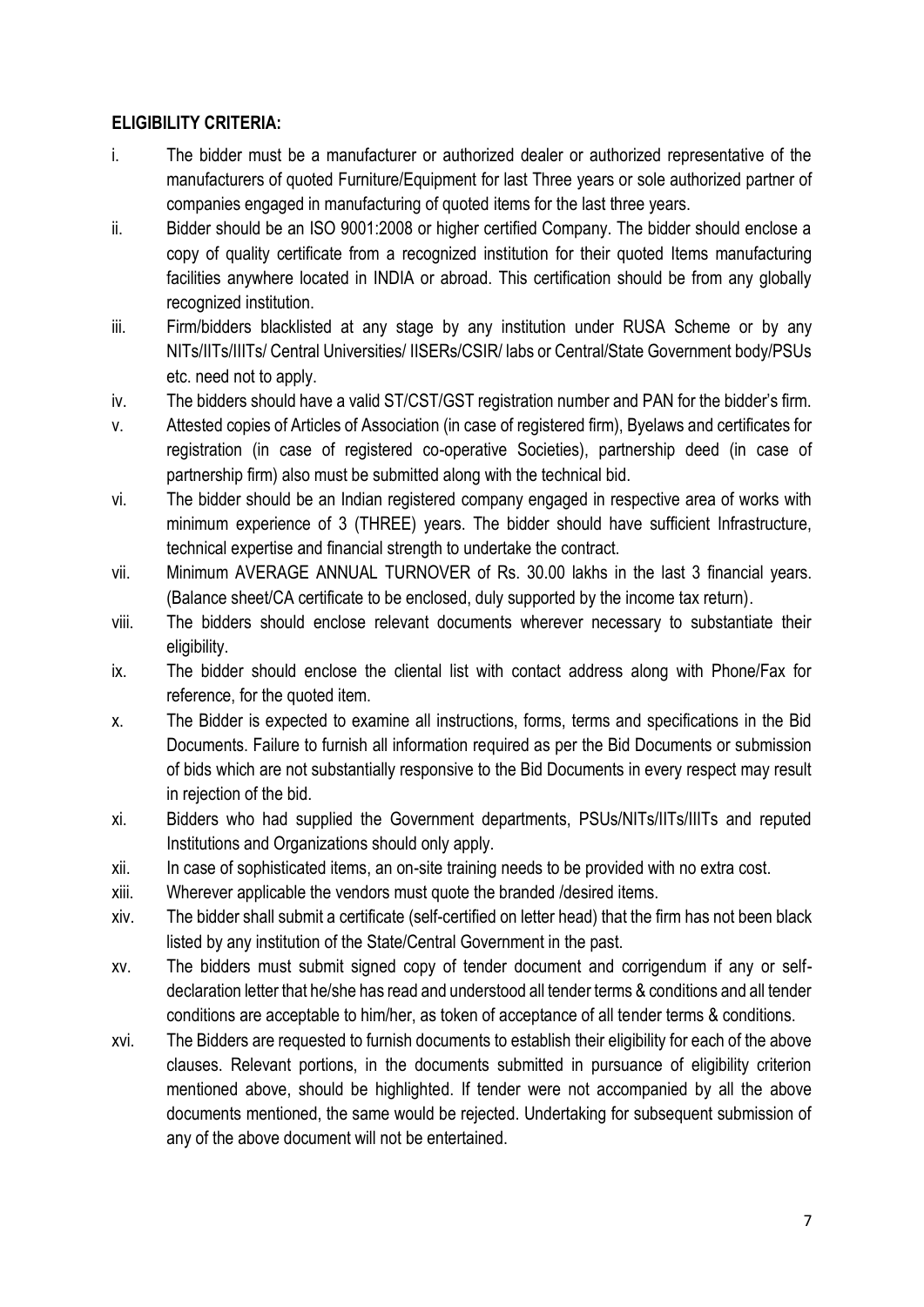Principal, Nongtalang College, reserves the right to reject, accept any or whole or part of any of the tender without assigning any reason thereof and no claim will be entertained.

Upon verification, evaluation / assessment, if in case any information furnished by the Bidder is found to be false / incorrect, their bid shall be summarily rejected and no correspondence on the same shall be entertained.

THE BID SUBMITTED BY ANY BIDDER NOT FULFILLING THE ELIGIBILITY CONDITIONS / CRITERIA STIPULATED ABOVE, WILL NOT BE CONSIDERED.

> **Principal Nongtalang College Nongtalang**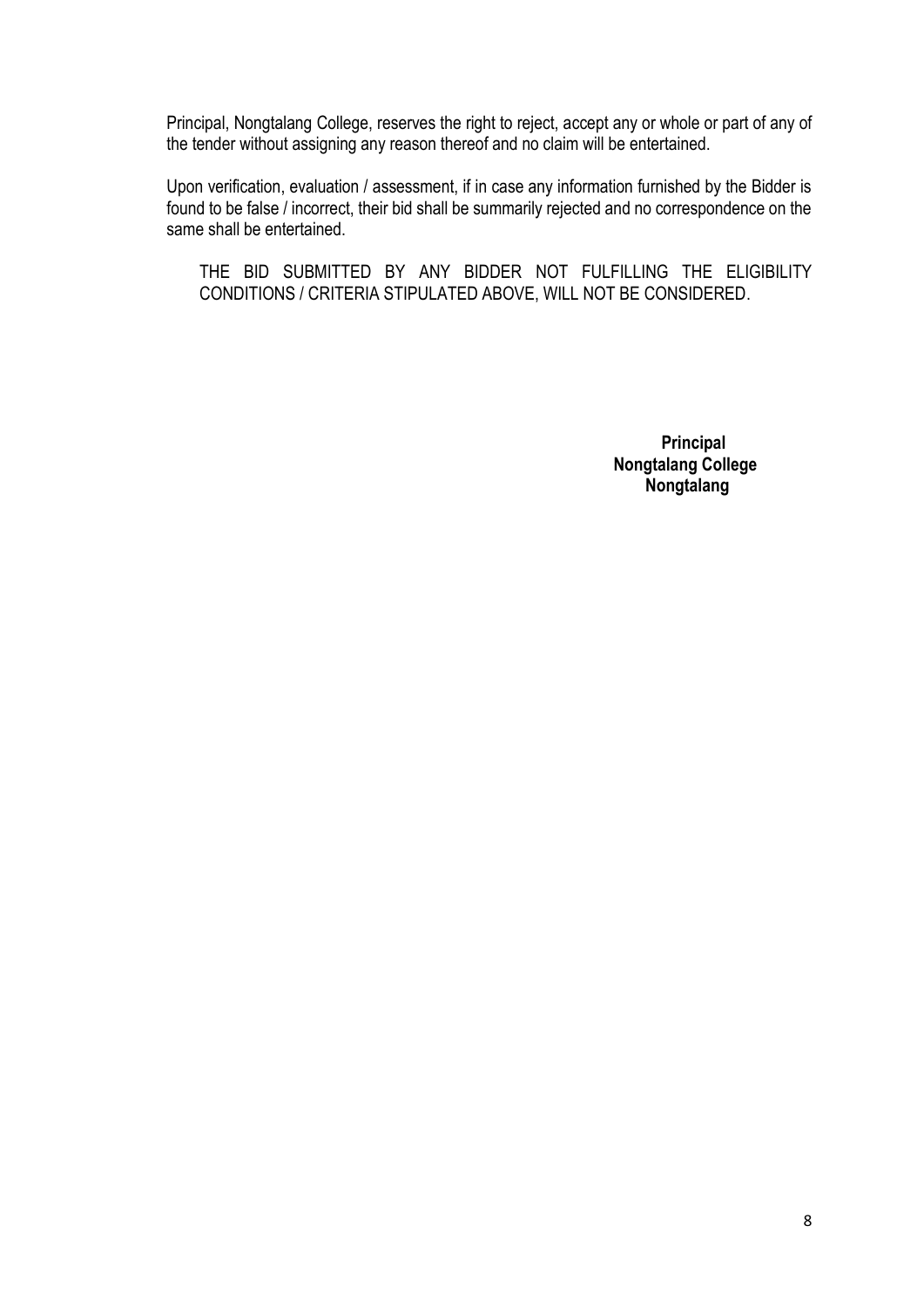#### TENDER FORM

To,

Subject: **Procurement of Furniture & IT Equipment to Nongtalang College, Nongtalang under RUSA-1.0 1. Group-A: Furniture 2. Group-B : IT Equipments**

Sir,

I/We have the honour to submit the tender for the above noted work for favour of your consideration and orders. I/We purchased tender paper for the work vide receipt No……………………..Dated……………………………

 I am/We are registered Firm/Manufacturer and my/our registration No. is ………………………………………………

I/We have gone through the Tender paper and agree to all proposed Terms and Conditions.

I/We, therefore, sign and seal them and return in original.

**Yours faithfully,**

**(Signature of Tenderer)**

**Enclo: - Copies of the Tender papers and certificates stated above.**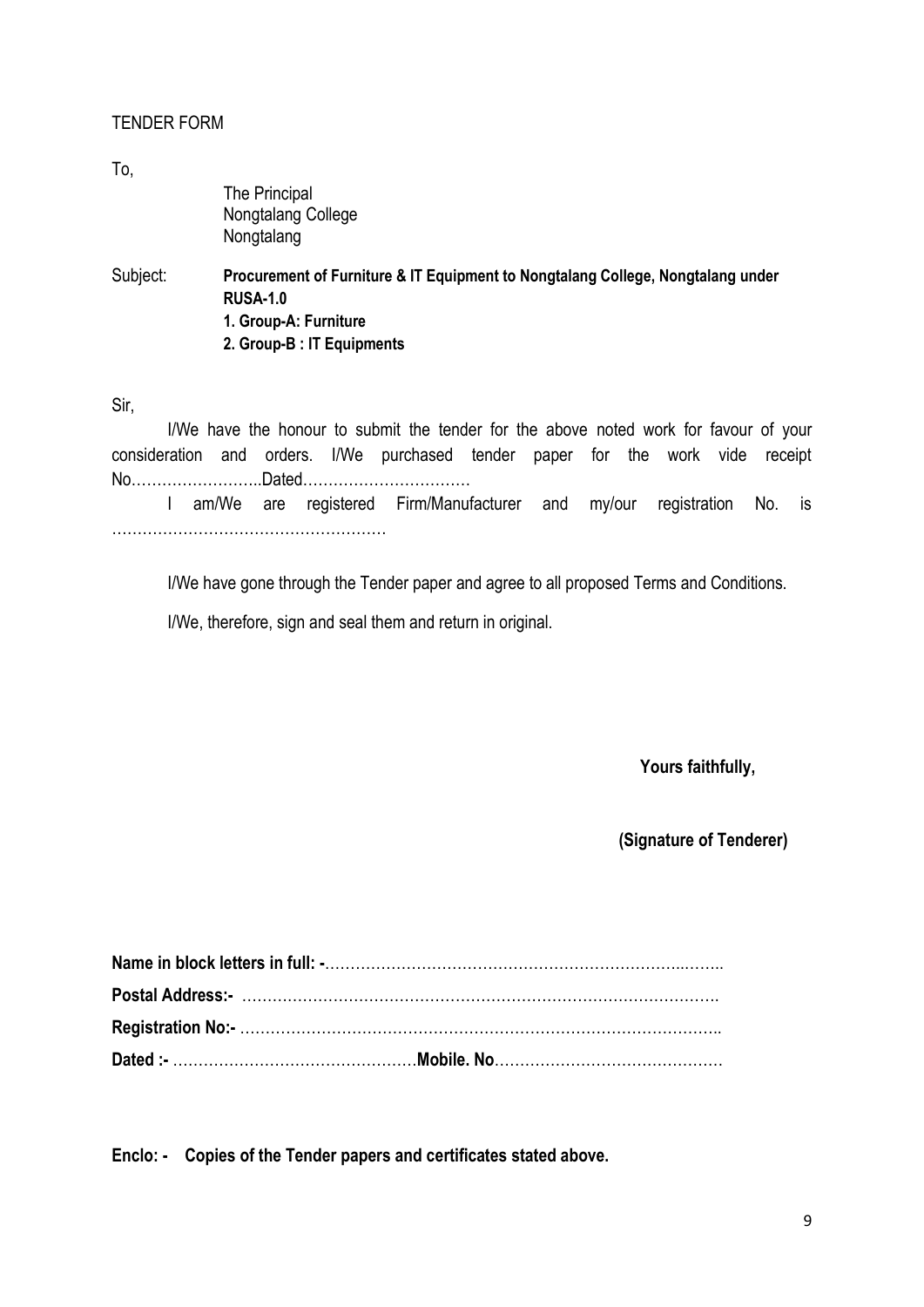## **TERMS AND CONDITIONS:**

PROCEDURE FOR SUBMISSION OF BIDS: The bidders who are desirous of participating shall submit their Technical and Price bids in the two separate envelopes. The bidder should submit photo copies of all the relevant certificates, documents etc. after page-numbering all documents and tender document and prepare an index thereof in support of their price bids. The bidder shall sign on all the statements, documents, certificates, submitted by him, owning responsibility for their correctness/authenticity and copies thereof may also be submitted in the office of the NONGTALANG COLLEGE, NONGTALANG along with original EMD.

**1.** The Competent Authority of the College does not bind himself to accept the lowest or any tender.

**2.** ALTERATION IN THE SPECIFICATION. (i) The specifications mentioned/issued with this form of tender must not be altered by the Suppliers.

**3.** INCOMPLETE TENDERS Tender will not be considered if complete information is not given at the time of tendering or if the particulars and data (if any) asked for are not given.

**4.** CANCELLATION OF TENDER/ CONTRACT/ IN PART OR IN FULL IN CASE OF DEFAULT IN CONTRACT/SUPPLY: If the Supplier, in the opinion of the Institute fails or neglects to comply with any of the terms & conditions forming, part of the order issued, the head of institute shall without prejudice to any other right or remedies under the contract, has the right to cancel the contract /order by giving 15 days' notice in writing to the Suppliers/firms without being liable to pay compensation for such cancellation.

**5.** Demonstration of equipment/furniture has to be arranged by the suppliers; the sample of the items (*catalogues*) shall be produced at the time of technical bid opening.

**7.** The quotation should be valid for a period of one year from the date of opening of the tender. Rate Contract can be further extended for a period of one year on the same rates and terms and condition subject to satisfactory performance and mutual agreement for the same.

**8.** Rates are to be quoted in INR (Rupee terms) only and any revision thereof is not allowed after the tenders have been opened.

**9.** The delivery period should be clearly mentioned against each item, in case, the items are not readily available; ex-stock offer will be preferred.

**10.** The payment will be made within 30 days after the successful demonstration/installation of the equipment. Rejected items/goods should also be removed within 30 days after which no responsibility will be accepted by College.

**11.** In case you cannot quote for one or more of the items asked for in the tender the word "NOT QUOTED" (in the rate column) should be indicated.

**12.** The specification of the item quoted by the firm should confirm to the College specification. Confirmation, in this respect should be specifically mentioned in the tender. Where the tenderer feels that the specification of the item not fully given or differ, from the specification of the item mentioned by the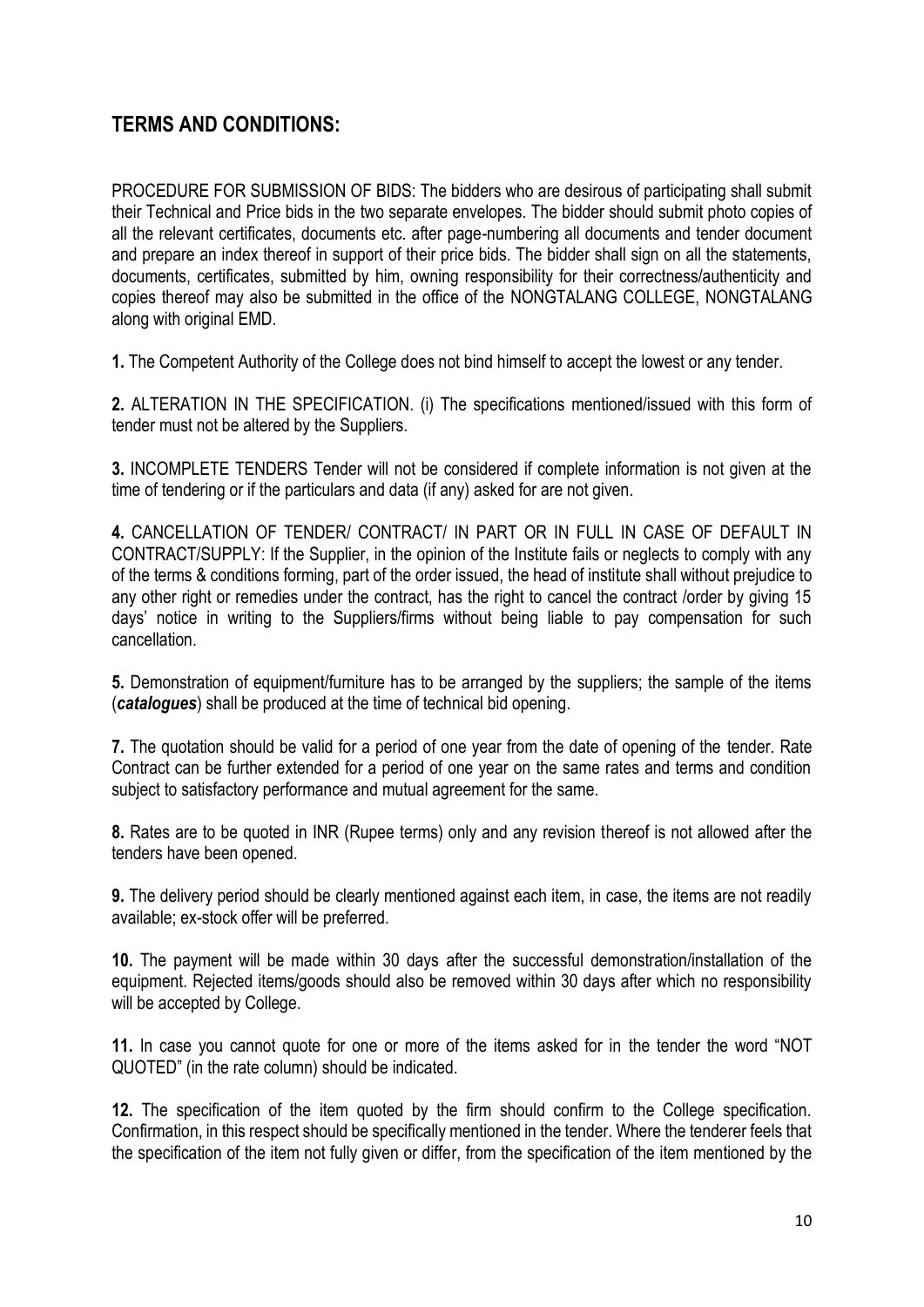College, the exact specification of such item should be attached with the tender indicating the item quoted.

**13.** The Firm is required to link the College specifications with catalogues & leaflets/literature for each item. Details features, for compliance of specification should be provided on specification sheet & appropriate reference i.e. page no. & para of literature, leaflet wherefrom the relevant information has been checked, should be indicated.

**14. EARNEST MONEY**: The Bidders must submit their tender with EMD in the form of Demand Draft/ Bank Guarantee/ Short term Deposit in favor of "The Principal, **NONGTALANG COLLEGE,**" payable at Nongtalang. *Tender without EMD will be summarily rejected*. Failure to furnish the original DD/BG/STD before the closing of the bid will entail rejection of bid and blacklisting. If the tenderer after acceptance of the tender refused to take up the purchase order, his Earnest Money will be forfeited. Any tender received *without/less/more Earnest Money deposit* shall be summarily rejected.

**15.** The Competent Authority reserves the right to reject any or all the tenders without assigning any reason, at any stage, and his decision will be final.

**16.** The supplies shall have to be made within the period specified in the purchase order failing which the order shall be cancelled and the Earnest Money will be forfeited. However, in exceptional circumstance and, on written request, from the supplier/tenderer, extension of date for supply of the material will be considered. Extension in supply period is at the sole discretion of the competent authority.

**17.** Service manuals, wherever available/ required, should be provided along-with the Equipment/Furniture.

**18.** A WARRANTY certificate should invariably be supplied along with the item at the time of delivery. Non-Compliance of the same will result in non-acceptance of the item from the firm with whom the order was placed beside rejection of the tender.

**18.** The Competent Authority reserves the right to levy liquidated damages up to 2% of the value of the order for delayed supply. If the supply is delayed beyond the extended period, the College reserves the right even to cancel the order and forfeit the EMD of the firm/ tenderer.

**19.** PERFOMANCE SECURITY DEPOSIT: The successful tenderer shall furnish Performance Security Deposit of the value of 10% of the cost of the item in the shape of Bank Guarantee/FDR etc. from a nationalized bank pledged to Principal, **NONGTALANG COLLEGE, NONGTALANG**, for a period of 60days beyond the warrantee period to ensure the satisfactory performance of item supplied. The performance guarantee is to be submitted at the time of installation / demonstration of equipment. In case the performance of the item is not found satisfactory, the amount of bank guarantee will be credited in College account.

**20.** In case of software items, the suppliers should ensure that: - i. Legal software is supplied in original sealed pouches / P. K. T. ii. A license agreement is enclosed with it. iii. A registration card is available for software.

**21.** FAILURE AND TERMINATION: - If the Contractor / Supplier fails to deliver the stores or any instalment thereof within the period fixed for such delivery or at any time repudiates the contract before the expiry of such period. Nongtalang College, Nongtalang may without prejudice to the right of the purchaser may recover damages for breach of the contract.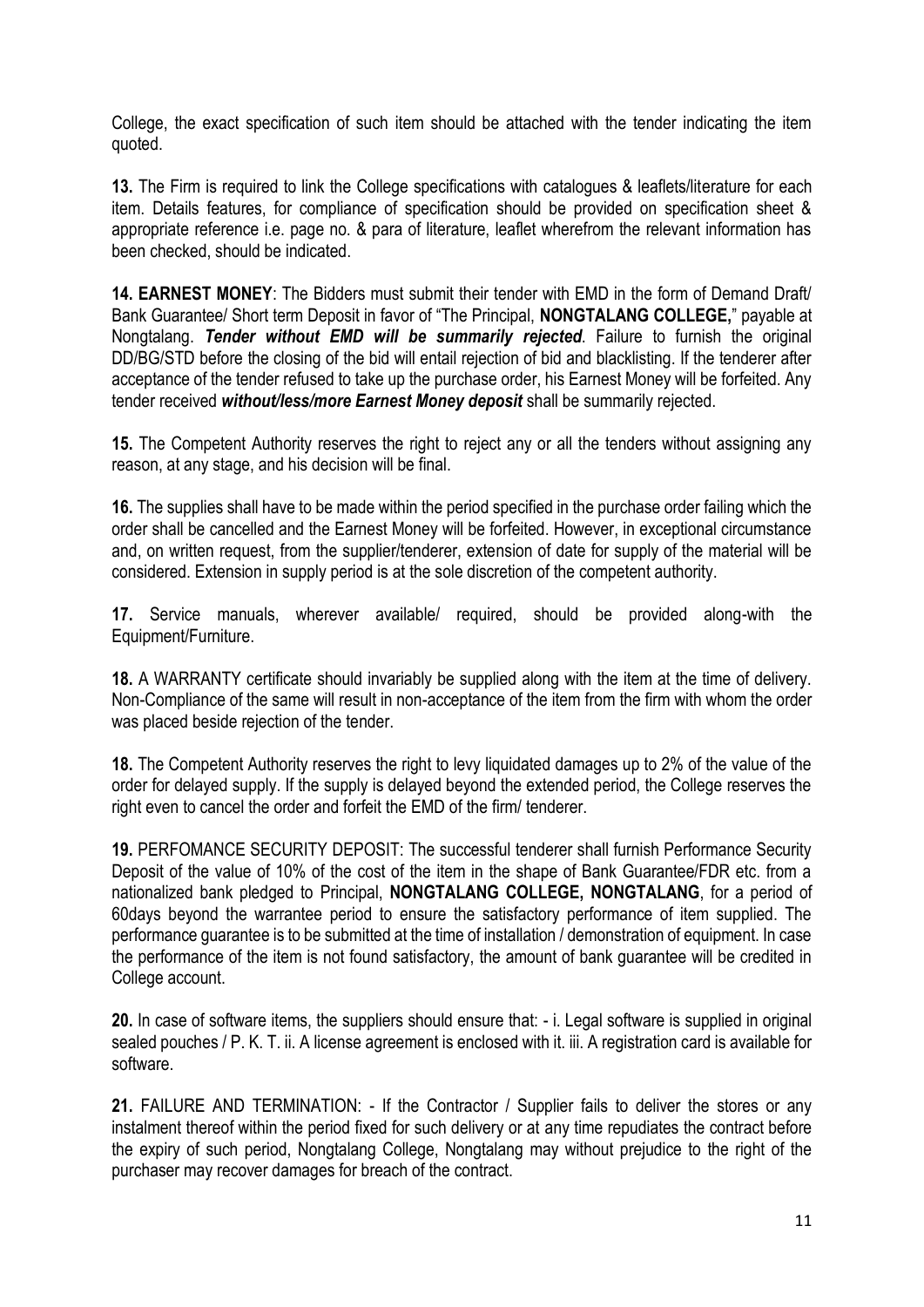**22.** The technical & price bids of only those bidders will be opened who fulfil the eligibility criteria and the required whose documents are found in order. If any of the date earmarked for opening of technical or financial bids happens to be holiday, the bids will be opened on the very next working day. Bidders need to be present at the opening of the bid physically or they can be represented by their authorized representatives with proper letters of authorization and identifications.

**23.** The Rate contract will be valid for period of one year from date of opening bid and Rate Contract can be further extended for a period of year on the same rates and terms and Condition subject to satisfactory performance and mutual agreement for the same.

**24.** The College reserves the right at the time of award of PO/Contract to increase or decrease the quantity of goods and services originally specified in the Schedule of Requirements without any change in unit price or other terms and conditions. Further, the quantities in the PO/Contract may be enhanced by 30% within the delivery period.

**25.** The firms having brand name and model Number should clearly be mentioned in the bids.

**26.** In case Firms from outside the State of Meghalaya, the said firm should have a registered support Office in Shillong with valid document to be submitted.

**27.** In case of dispute, Jurisdiction will be Shillong only.

**Principal Nongtalang College Nongtalang**